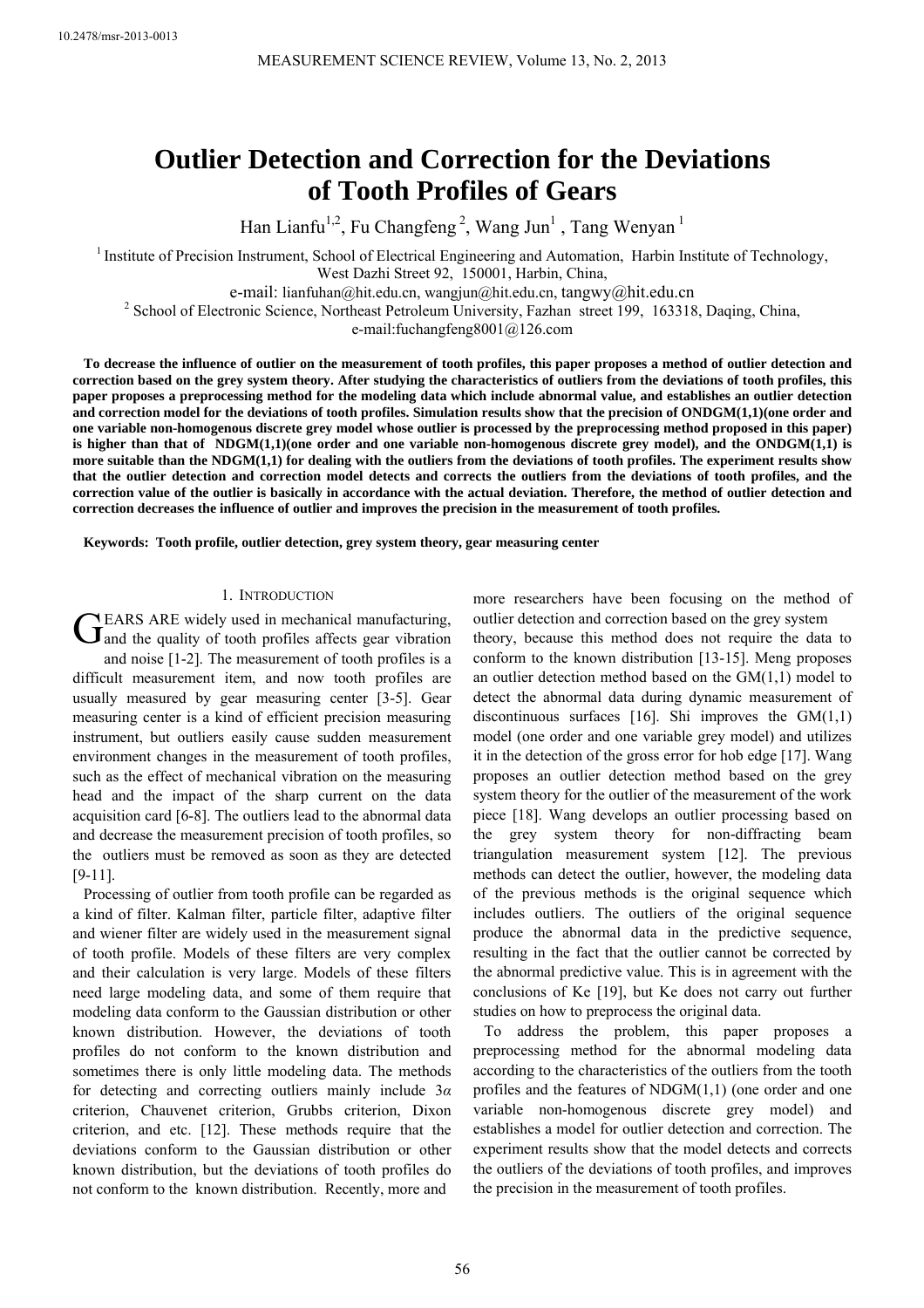## 2. MATHEMATICAL MODEL FOR OUTLIER DETECTION AND CORRECTION

# *2.1. Characteristics of the outliers from tooth profiles*

Fig.1. is a typical deviation curve of tooth profiles containing the outliers in the deviations. To display the deviation clearly, the deviations are enlarged 1000 times. As shown in Fig.1., the characteristics of the deviation curve of tooth profiles are as follows.

1). Irregularity. The deviations of tooth profiles do not conform to the known distribution.

2). Isolated point. No continuous outliers exist in the deviation curve of tooth profiles, which is basically in accordance with the conclusion made by Lou and Wang [20].

The grey system theory is proper for detecting and correcting outliers, because the deviations of tooth profiles do not conform to the known distribution and the grey system theory does not require the data to conform to any known distribution. However, the precision of the correct value is affected by the outlier of the deviations of tooth profiles if the original deviations of tooth profiles are directly used to establish the outlier detection and correction model. Therefore, the original deviation sequence including the outlier should be preprocessed. Since the outlier from the deviations of tooth profiles is an isolated point, the preprocessing method for the deviations of tooth profiles, which includes the isolated outlier, is introduced.



Fig.1. Deviation curve of tooth profiles with outlier

*2.2. The preprocessing method for the original deviations of tooth profiles* 

# *2.2.1. The preprocessing method*

 $X^{(0)} = \{ x^{(0)}(1), x^{(0)}(2), \ldots, x^{*(0)}(m), \ldots, x^{*(0)}(k), \ldots, x^{(0)}(n-1), \}$  $x^{(0)}(n)$  is the original deviation sequence with outlier, and  $x^{*(0)}(m)$  and  $x^{*(0)}(k)$  are the outliers. The precision of discrete grey forecasting model is higher than that of the  $GM(1,1)$  model and the NDGM $(1,1)$  model is more suitable to deal with the actual data than the  $DGM(1,1)$  model [20-24]. Therefore, this paper focuses only on the preprocessing method for the modeling data of the NDGM(1,1) model.

Definition 1. Assume that sequence  $X^{(0)} = \{ x^{(0)}(1),$  $x^{(0)}(2), \ldots, x^{*(0)}(m), \ldots, x^{*(0)}(k)$  , ...,  $x^{(0)}(n-1), x^{(0)}(n)$  is the original sequence, and sequence  ${\hat{X}}^{(0)} = {\hat{x}}^{(0)}(1), {\hat{x}}^{(0)}(2), \dots, {\hat{x}}^{(0)}(n), {\hat{x}}^{(0)}(n-1)$  is the predictive sequence achieved by the NDGM(1,1) model, then the equation

$$
\hat{\gamma}^{(0)}(k) = \frac{\hat{x}^{(0)}(k+1) - \hat{x}^{(0)}(k)}{\hat{x}^{(0)}(k) - \hat{x}^{(0)}(k-1)}\tag{1}
$$

is called the adjacent variance ratio of the  $NDGM(1,1)$ model.

Theorem 1. The adjacent variance ratio of the NDGM(1,1) model is a constant, and  $\hat{\gamma}^{(0)}(k) = \beta_1$ .

Proof. According to the NDGM(1,1) model,

$$
\begin{cases} \hat{x}^{(1)}(k+1) = \beta_1 \hat{x}^{(1)}(k) + \beta_2 k + \beta_3 \\ \hat{x}^{(1)}(0) = x^{(0)}(1) + \beta_4 \end{cases}
$$
 (2)

 $\hat{x}^{(0)}(k+1)$  is expressed as (3)

$$
\hat{x}^{(1)}(k+1) = \beta_1^k (x^{(0)}(1) + \beta_4) + \beta_2 \sum_{j=1}^k j \beta_1^{k-j} + \frac{1 - \beta_1^k}{1 - \beta_1} \beta_3
$$
 (3)

According to (3), the following is obtained.

$$
\hat{x}^{(1)}(k) = \beta_1^{k-1}(x^{(0)}(1) + \beta_4) \n+ \beta_2 \sum_{j=1}^{k-1} j \beta_1^{k-1-j} + \frac{1 - \beta_1^{k-1}}{1 - \beta_1} \beta_3
$$
\n(4)

 $\hat{x}^{(0)}(k)$  is expressed as (5).

$$
\hat{x}^{(0)}(k) = \hat{x}^{(1)}(k+1) - \hat{x}^{(1)}(k)
$$
 (5)

Substitute  $\hat{x}^{(1)}(k+1)$  and  $\hat{x}^{(1)}(k)$  into (5), (6) is obtained.

$$
\hat{x}^{(0)}(k) = \beta_1^{k-1} \{ \beta_1 [x^{(0)}(1) + \beta_4] + \beta_3 - \frac{\beta_1 \beta_2}{1 - \beta_1} \} + \frac{\beta_2}{1 - \beta_1}
$$
\n(6)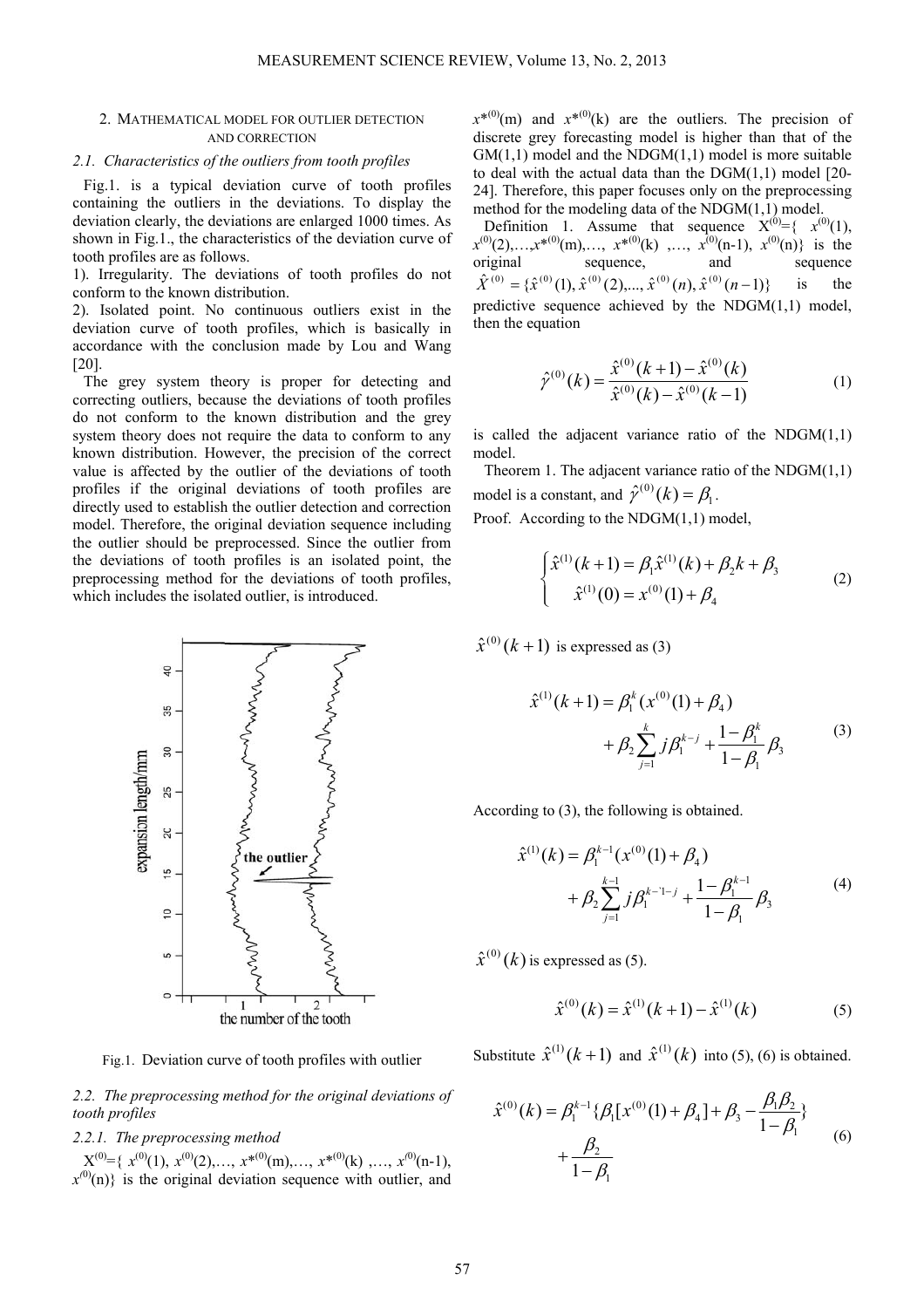Let 
$$
\begin{cases} m = \beta_1 [x^{(0)}(1) + \beta_4] + \beta_3 - \frac{\beta_1 \beta_2}{1 - \beta_1} \\ n = \frac{\beta_2}{1 - \beta_1} \end{cases}
$$
 (7)

According to (6) and (7), the following is obtained.

$$
\hat{\gamma}^{(0)}(k) = \frac{\hat{x}^{(0)}(k+1) - \hat{x}^{(0)}(k)}{\hat{x}^{(0)}(k) - \hat{x}^{(0)}(k-1)} \n= \frac{(m\beta_1^{k-1} + n) - (m\beta_1^{k-2} + n)}{(m\beta_1^{k-2} + n) - (m\beta_1^{k-3} + n)} \n= \beta_1
$$
\n(8)

According to Theorem 1, the adjacent variance ratio of the NDGM(1,1) model is  $\beta_1$ . The original data sequence is suitable to be dealt with by the  $NDGM(1,1)$  model, so the adjacent variance ratio is in the range of  $(\beta_1 - \Delta \beta_1, \beta_1 + \Delta \beta_1)$ , where  $\Delta \beta_1$  is a minor value. Therefore, we can detect the outlier of the original data sequence by detecting the outlier of the adjacent variance ratio of the original data sequence.

The outlier of the adjacent variance ratio of the original data sequence is preliminarily detected using the method of Wang [16]. The measurement system is considered as a grey system and the deviations of tooth profiles are grey numbers, so the adjacent variance ratios of the deviations are also grey numbers.  $\hat{\mathcal{V}}^{(0)}$  is sorted in ascending order, and the new ascending sequence is named as  $\zeta^{(0)}$ ,  $\zeta^{(1)}$  can be attained by (9).

$$
\xi^{(1)}(k) = \sum_{i=1}^{k} \xi^{(0)}(i)
$$
 (9)

 $\xi^{(1)}(k)$  (line 1) should be in the particular area between line 3 and the 2-segment line 2, as shown in Fig.2. The upper side of the grey area is determined based on the reference line (line 3). Line 3 is expressed as (10).

$$
\xi_{\max}^{(1)}(k) = \frac{1}{n} \xi^{(1)}(n)k = \left[\frac{1}{n}\sum_{i=1}^{n} \xi^{(0)}(i)\right]k = \overline{\xi}k \qquad (10)
$$

where,  $k=1,2,3,...,n$  , and  $\overline{\xi}$  is the arithmetic mean of the adjacent variance ratios of the deviations.

The lower side of the grey area is determined based on the 2-segment line (line 2). Line 2 is expressed as (11).

$$
\xi_{\min}^{(1)}(k) = \begin{cases}\n(\overline{\xi} - \frac{h\Delta_{\max}}{p})k & (1 \le k \le p) \\
\overline{\xi}k - \frac{h\Delta_{\max}}{n-p}(n-k) & (p < k \le n)\n\end{cases}
$$
\n(11)

where, *h* is taken as 3.75 and *p* is expressed as (12) [18].

$$
p = \begin{cases} \frac{n}{2} & (even \space n) \\ \frac{n+1}{2} & (odd \space n) \end{cases}
$$
(12)



Fig.2. Accumulation data curve of the deviations of tooth profiles.

 $\xi^{(1)}(k)$  is in the grey area if  $\xi^{(1)}(k)$  meets (13), so  $\xi^{(1)}(k)$  is not the outlier. Otherwise,  $\xi^{(1)}(k)$  is outside of the grey area, so it is the outlier.

$$
\xi_{\min}^{(1)}(k) < \xi^{(1)}(k) < \xi_{\max}^{(1)}(k) \tag{13}
$$

According to (1),  $x^{*(0)}(m)$  is the abnormal value if  $\xi^{(1)}(m)$ ,  $\xi^{(1)}(m+1)$ ,  $\xi^{(1)}(m+2)$  are abnormal. The outlier of the original data sequence is preliminarily detected by the preceding method, and the preliminary outlier is corrected by (14) based on the definition of the adjacent variance ratio.

$$
\bar{x}^{(0)}(m) = \begin{cases}\n\frac{(1+c)x^{(0)}(2) - cx^{(0)}(3)}{c} & (m=1) \\
(1+c)x^{(0)}(m-1) + x^{(0)}(m-2) & (m=n) (14) \\
\frac{x^{(0)}(m+1) + cx^{(0)}(m-1)}{1+c} & (others)\n\end{cases}
$$

where, c is the average of the adjacent variance ratio of the original data sequence which does not include the outliers.

## *2.2.2. Simulation*

To prove the feasibility of the proposed preprocessing method in the modeling data, a simulation is carried out. The modeling data *X(0)*={ 3.0430, 3.0145, 3.2297, 3.3106, 3.5751, 2.1, 3.8370, 3.9965, 4.2424, 4.3983, 4.7465, 4.9828, 5.3216, 5.5951} is achieved by (15).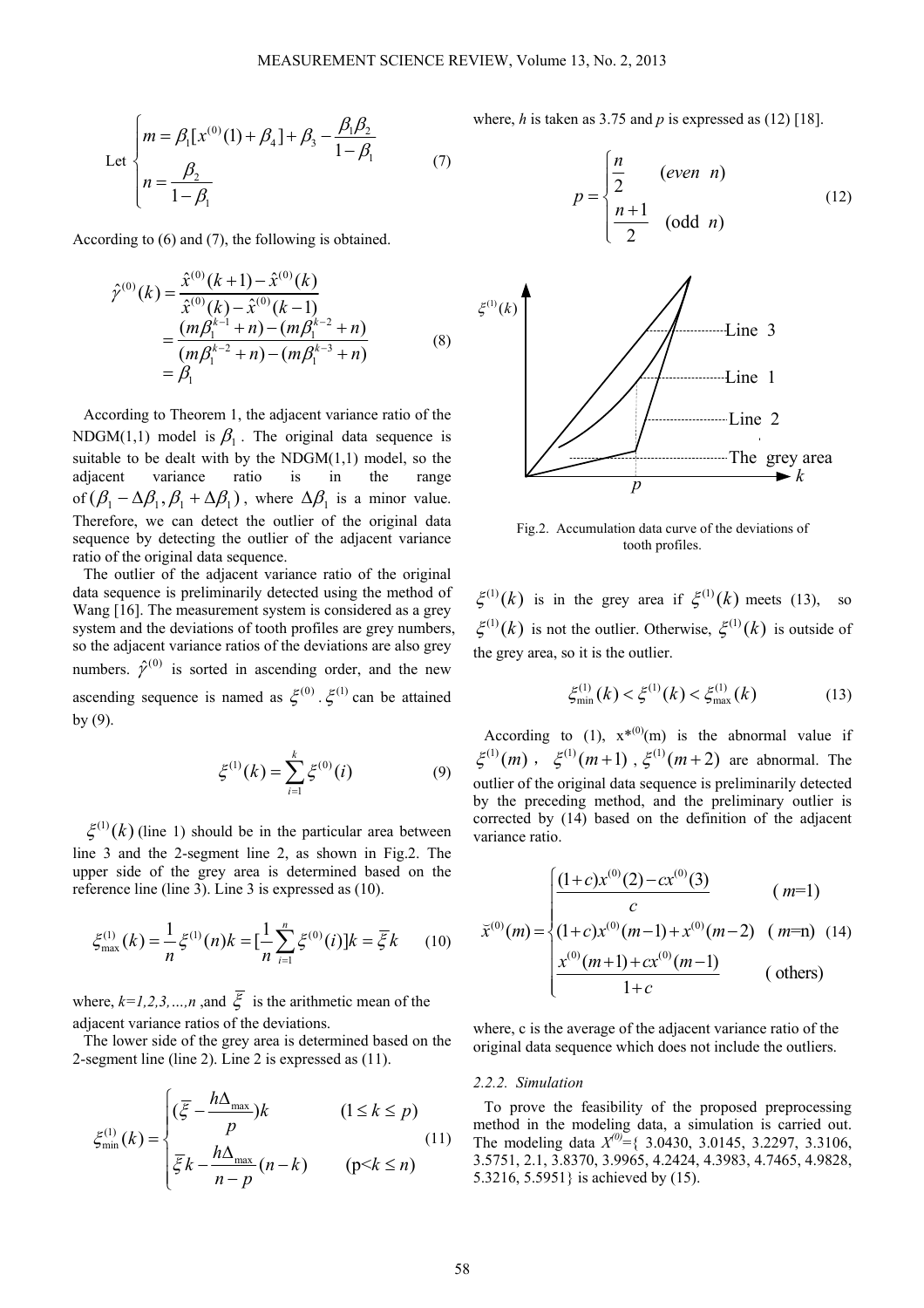$$
x^{(0)}(k) = e^{0.1k} + 2 + rand(k)
$$
 (15)

where,  $rand(k)$  is a grey number,  $\otimes$ *rand*(*k*)  $\subset$  [ - 0.04, 0.04] and *x*<sup>(0)</sup>(6) is the artificially introduced outlier. The NDGM(1,1) model whose modeling data is processed by the preprocessing method proposed in this paper is noted as the  $ONDGM(1,1)$  model. Fig.3. and Fig.4. show the simulations of the NDGM(1,1) model and the ONDGM(1,1) model.



Fig.3. Comparison of prediction performance



Fig.4. Comparison of prediction data error

As shown in Fig.3., the values from the NDGM $(1,1)$ model become smaller than the original data for the outlier  $x^{(0)}(6)$ , while the values from the ONDGM(1,1) model are not affected by the outliers. As shown in Fig.4., any relative residual error of the NDGM(1,1) model is larger than that of the ONDGM(1,1) model. The relative residual errors of the  $NDGM(1,1)$  model are almost positive, while the relative residual errors of the  $ONDGM(1,1)$  model are symmetrical to the center zero, which is in accordance with the actual

distribution of data. The relative errors of  $x^{(0)}(2)$ , $x^{(0)}(3)$ , $x^{(0)}(4)$  and  $x^{(0)}(5)$  from the NDGM(1,1) model become larger for the outlier  $x^{(0)}(6)$  compared to those from the ONDGM(1,1) model. The maximum relative residual error of the NDGM(1,1) model is 7.9%, while the maximum relative residual error of the ONDGM(1,1) model is 2.7%.

## *2.3. The model of outlier detection and correction*

The deviation of any point at the tooth profiles is  $x^{(0)}(k)$  and the prediction value of it is  $\hat{x}^{(0)}(k)$ , so the residual error  $e^{(0)}(k)$  is expressed as (16).

$$
e^{(0)}(k) = x^{(0)}(k) - \hat{x}^{(0)}(k)
$$
 (16)

The standard deviation is expressed as (17).

$$
S = \sqrt{\sum_{k=1}^{n} e^{2}(k)}
$$
 (17)

If any value  $x^{(0)}(k)$  meets (18), the value at this point is called outlier, and then the outlier is corrected by (19).

$$
\left|e^{(0)}(k)\right| > \kappa S\tag{18}
$$

$$
x^{(0)}(k) = \hat{x}^{(0)}(k)
$$
 (19)

where  $\kappa$  is the recognition coefficient related to the addendum circle diameter and the quality of tooth profiles.  $\kappa$  can be obtained by experience, and it is determined to be 2.7 in the outlier detection and correction of the deviations of tooth profiles [17]. The automatic detection of outlier is achieved according to (18), and the outliers are corrected according to (19).

#### 3. EXPERIMENT

Fig.5. shows the measurement equipment. L45-type CNC gear measuring center jointly developed by our institute and Harbin Measuring & Cutting Tool Group Co., Ltd is used in the experiment and the work piece to be measured is an involute master of gear. Parameters of the involute master are as follows:

 $r<sub>b</sub>$  (radius of the base circle) is 59.975mm;

*F*<sub>α</sub> (total profile deviation) is-1.3μm;

 $f_f$  (profile form deviation) is -1.3 $\mu$ m;

 $\pm f_{H\alpha}$  (profile slope deviation) is -0.5 µm.

The involute master of gear is clamped on the platform of the gear measuring center. The involute master is measured for many times in the same measurement condition until the deviation curve with sharp pulse is found. Fig.6. shows the deviation curves with the outlier.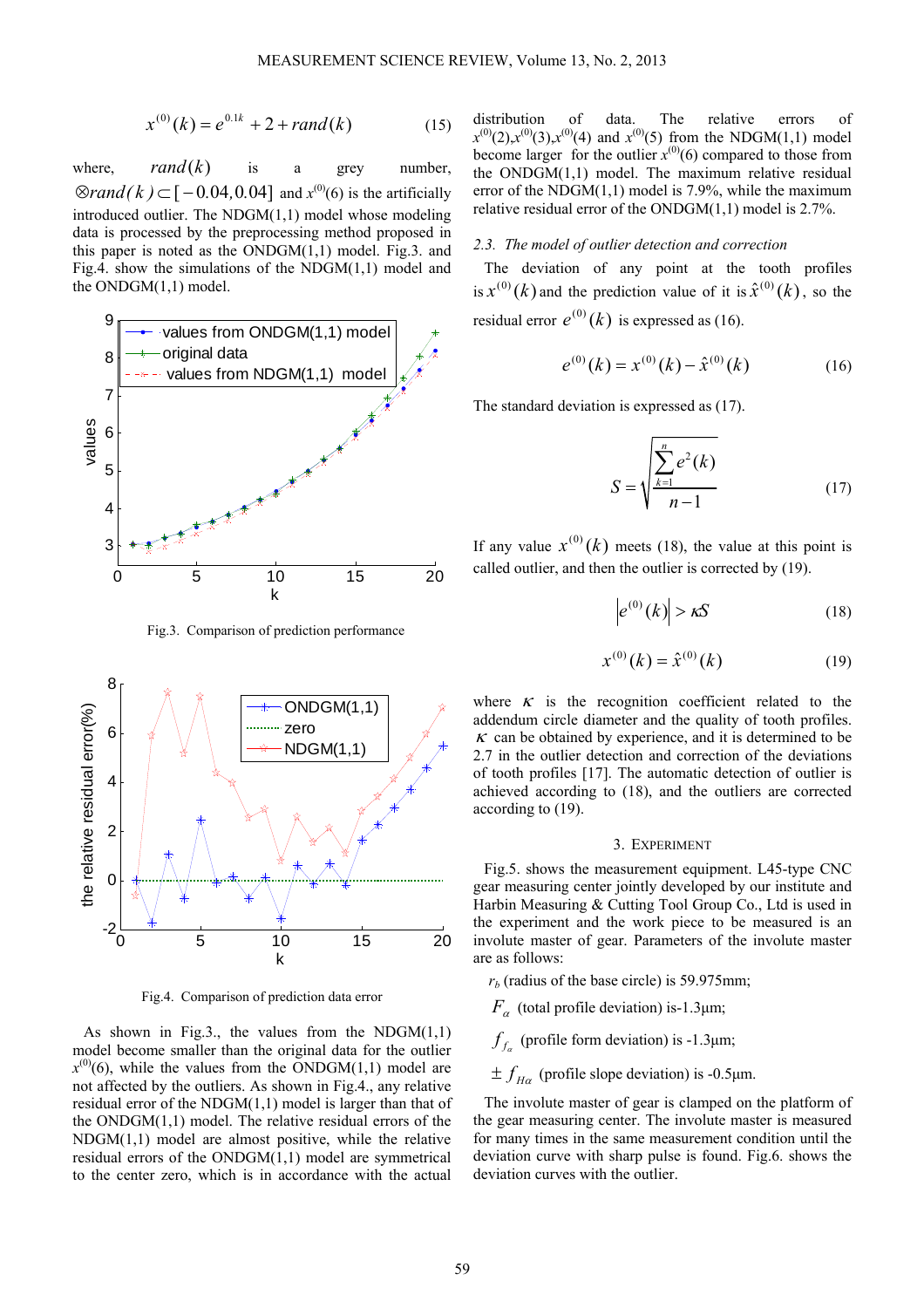

Fig.5. Experimental equipment



Fig.6. Deviation curves of tooth profiles with outlier

## 4. RESULTS AND DISCUSSION

Fig.6. shows four deviation curves. The deviation distance from the vertical line in every curve stands for the deviation of tooth profiles. The axis of ordinates stands for expansion length, and the unit is 1 mm. The axis of abscissas stands for tooth profiles deviation, and the unit of profile deviation is 1 μm. The deviation curves of tooth profiles are straight lines if there are no deviations in the profiles. To display the deviation clearly, the deviations are enlarged 1000 times in Fig.6. Compared with the other curves, a sharp pulse appears at the position where expansion length is about 14.2 mm in the fourth curve. The deviation curve should be continuous in a way. Therefore, the sharp pulse in the fourth curve is an outlier. The  $ONDGM(1,1)$  model and the NDGM(1,1) model are utilized to achieve predictive data of the deviations. Then the model for outlier detection and correction is established with the predictive data. The model of outlier detection and correction, whose modeling data achieved by the  $NDGM(1,1)$  model is denoted as the DC-

NDGM model, and the model for outlier detection and correction, whose modeling data achieved by the ONDGM(1,1) model is denoted as the DC-ONDGM model.

Fig.7(a). shows the deviation curves of tooth profiles processed by the DC-NDGM model, and Fig.7(b). shows the deviation curves of tooth profiles processed by the DC-ONDGM model. The detection and correction results near the outliers are shown in Table 1. The value of the outlier in Fig.7(a). is smaller than that in Fig.6., indicating that the DC-NDGM model can detect the outlier of tooth profiles, but the value of the outlier in Fig.7(a). is still larger than the actual deviation. The actual deviation of any point of the tooth profile is the average value of 30 times measurement results. The outlier disappears in Fig.7(b). compared to that in Fig.6., and the correction value approximates to the actual deviation compared to the other curves. According to Table 1, the maximum error attained by DC-ONDGM model is 0.1 μm whereas the maximum error attained by the DC-NDGM model is 1.6 μm. The correction value of the outlier attained by the DC-ONDGM model is -0.8 μm, which approximates to the actual deviation -0.9 μm. The correction value of outlier attained by the DC-NDGM model is -2.5 μm, which is different from the actual deviation. The DC-NDGM values near the outlier become abnormal in Table 1. and Fig.7(a)., because the predictive value is affected by the outlier of the original data sequence.

Table 1. Results of DC-NDGM and DC-ONDGM near the outlier( μm)

| Measurement | DC-    | Actual    | DC-         |
|-------------|--------|-----------|-------------|
| value       | ONDGM  | deviation | <b>NDGM</b> |
| $-0.8$      | $-0.8$ | $-0.8$    | $-0.9$      |
| $-0.9$      | $-0.9$ | $-0.9$    | $-1.4$      |
| -44         | $-0.9$ | $-0.8$    | $-2.8$      |
| $-1.1$      | $-0.7$ | $-0.7$    | $-1.7$      |
| -0.8        | $-0.8$ | -0.8      | -07         |

The tooth profile is evaluated according to the four deviation curves. Table 2. lists the evaluation results of original deviations of tooth profiles, evaluation results processed by the DC-ONDGM model and evaluation results processed by the DC-NDGM model. As indicated in Table 2., the original evaluation results deviate from the actual deviation. The actual evaluation value of  $F_a$  is -1.3 μm, but the original evaluation value is -4.4 μm. The actual evaluation value of  $f_{f_a}$  is -1.3  $\mu$ m, but the original evaluation value is -3.6 μm. The actual evaluation value of  $\pm f_{H\alpha}$  is -0.5 µm, but the original evaluation value is -1.8 μm. This leads to the wrong grade accuracy of tooth profiles. The evaluation result processed by the DC-NDGM model is near to the actual deviation. For example,  $F_\alpha$  decreases from -4.4 μm to -2.8 μm, but it has a deviation from the actual result and still causes the wrong grade accuracy of tooth profiles. The evaluation value processed by the DC-ONDGM model approximates to the actual deviation, and it does not affect the evaluation of grade accuracy.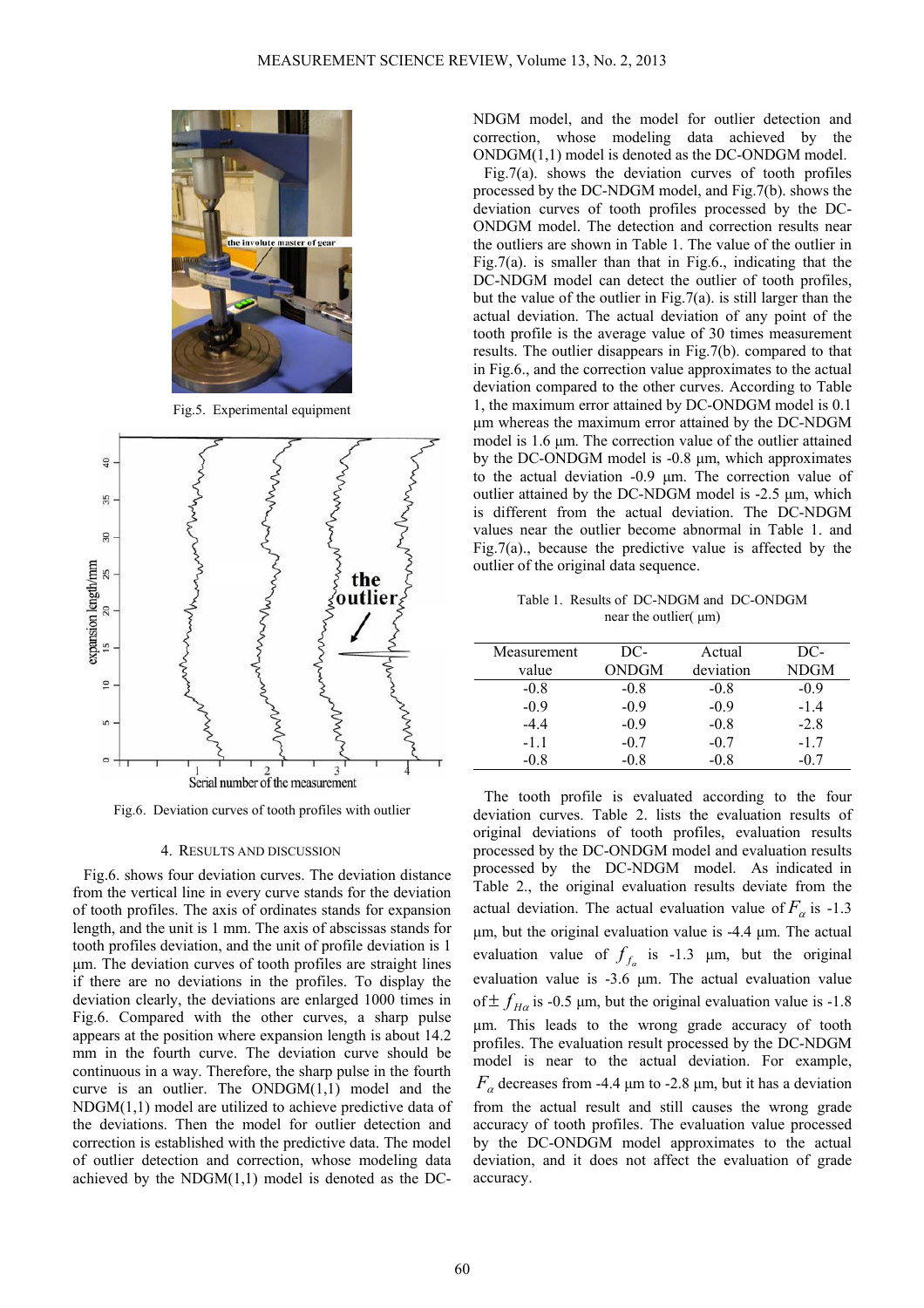

(a). deviation curve processed by DC-NDGM model



(b). deviation curve processed by DC-ONDGM model

|  | Fig.7. Deviation curves after the outlier processing |  |
|--|------------------------------------------------------|--|
|  |                                                      |  |

Table 2. Evaluation results ( μm)

|                                             |            | $F_{\alpha}$ $f_{f_{\alpha}}$ $\pm f_{H\alpha}$ |
|---------------------------------------------|------------|-------------------------------------------------|
| original evaluation                         |            | $-44 - 36 - 18$                                 |
| evaluation processed by DC-<br><b>NDGM</b>  |            | $-28$ $-24$ $-15$                               |
| evaluation processed by DC-<br><b>ONDGM</b> | $-13 - 13$ | $-0.5$                                          |
| actual evaluation                           | $-13 - 13$ | $-0.5$                                          |

Overall, results from the analysis suggest that the DC-ONDGM model can automatically detect and correct the outliers of the deviations obtained from tooth profiles, so it can improve the measurement precision of the tooth profiles. The effect of the DC-ONDGM model is superior to that of the DC-NDGM model.

## 5. CONCLUSIONS

This paper proposes a preprocessing method for the original deviations of tooth profiles according to the characteristics of the outliers from the tooth profiles and the features of the NDGM(1,1) model, and establishes a model of outlier detection and correction for the deviations of tooth profiles. The conclusions are as follows.

1). The adjacent variance ratio is a constant and a preprocessing method for the original deviations based on invariant adjacent variance ratio is proposed. The results show that the precision of  $NDGM(1,1)$  is decreased for the outliers, and the precision of the  $ONDGM(1,1)$  model is enhanced by the preprocessing method of the modeling data when the modeling data is abnormal.

2). The DC-ONDGM model automatically detects and corrects the outliers of the deviations obtained from tooth profiles, so it improves the measurement precision of the tooth profiles. The effect of DC-ONDGM model is superior to that of the DC-NDGM model.

# **ACKNOWLEDGMENT**

This work is jointly supported by the National Nature Science Foundation of China (NO.61108073) and Technology Program of the Educational Office of Hei Longjiang Province in China (No.11553016).

#### **REFERENCES**

- [1] Dočekal, A., Dynybyl, V., Kreidl, M., Šmíd, R., Žák, P. (2008). Localization of the best measuring point for gearwheel behaviour testing using group of adaptive models evolution. *Measurement Science Review*, 8 (2), 42-45.
- [2] Takeoka, F., Komori, M., Kubo, A. et al. (2009). High-precision measurement of an involute artefact by a rolling method and comparison between measuring instruments*. Measurement Science and Technology,*  20, art. no. 045105.
- [3] Yang, J., Arai, Y., Gao, W. (2009). Rapid measurement of involute profiles for scroll compressors. *Measurement Science Review*, 9 (3), 67- 69.
- [4] Lou, Z., Wang, L. (2010). Adjustment of the measurement point's position in a double-disc instrument for measuring an involute. *Metrologia,* 47, 583-584.
- [5] Frazer, R.C., Bicker, R., Cox, B. et al. (2004). An international comparison of involute gear profile and helix measurement. *Metrologia,* 41, 12-13.
- [6] Kamenský, M., Kováč, K. (2011). Correction of ADC errors by additive iterative method with dithering. *Measurement Science Review,* 11 (1), 15-18.